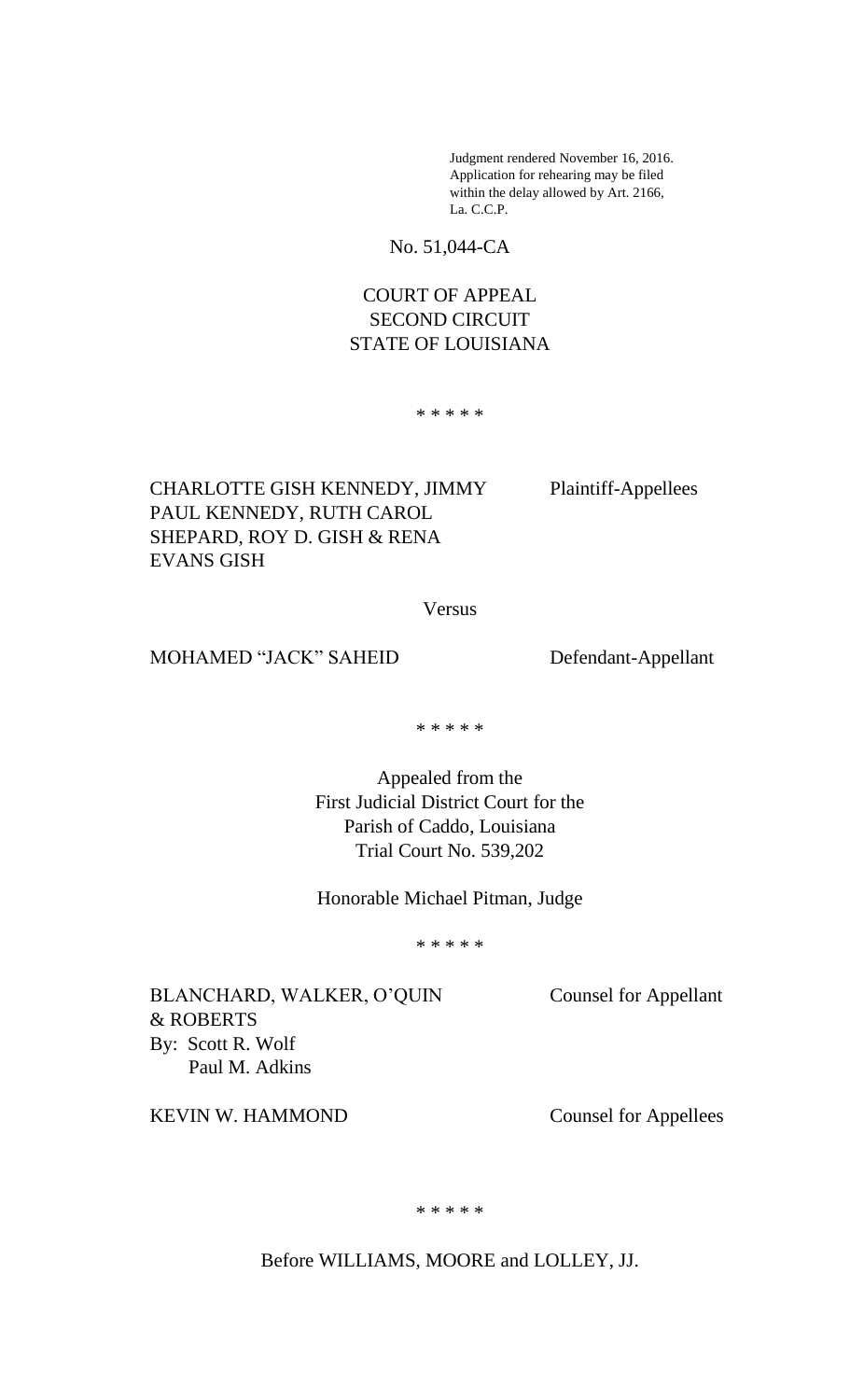### **MOORE, J.**

Mohamed "Jack" Saheid appeals a judgment that recognized Roy Gish as the owner of a 12½% mineral interest in a 1,096-acre tract of land in north Caddo Parish that Saheid purchased from Gish by three transactions in 2004 and 2008. For the reasons expressed, we affirm.

## *Factual Background*

Saheid, an investor then living in Worthing, England, testified that in 2004 he was trying to buy a hotel in New Orleans. When that deal fell through, a real estate agent suggested buying an oil and gas field in north Louisiana. A broker named Carl David got in touch with Gish, who was then living in Belcher and was interested in selling his 1,096-acre tract of land complete with about 500 oil and gas wells. After several phone conferences, Saheid faxed to David an undated offer ("the Offer") to buy the property for \$4 million "for 100% ownership," with \$200,000 down and the remainder to be owner-financed over five years.

On October 9, 2004, Saheid and Gish signed a one-page, unnotarized agreement ("the Agreement") with respect to "Real Estate transaction involving 1,096 acres, including all oil and gas leases, rent houses, all structures and other equipment as stated in previous documents, located at 9886 N Hwy 169, Belcher, Louisiana." The Agreement included this final provision:

Other: SELLER to give a best effort to deliver to BUYER the remaining 12½% GISH family oil and gas lease holding.

On November 2, 2004, the parties met at First Title Corporation in Metairie, Louisiana, and executed an authentic act entitled Act of Credit Sale and Assignment of Oil, Gas and Mineral Leases, Rights to Pipelines and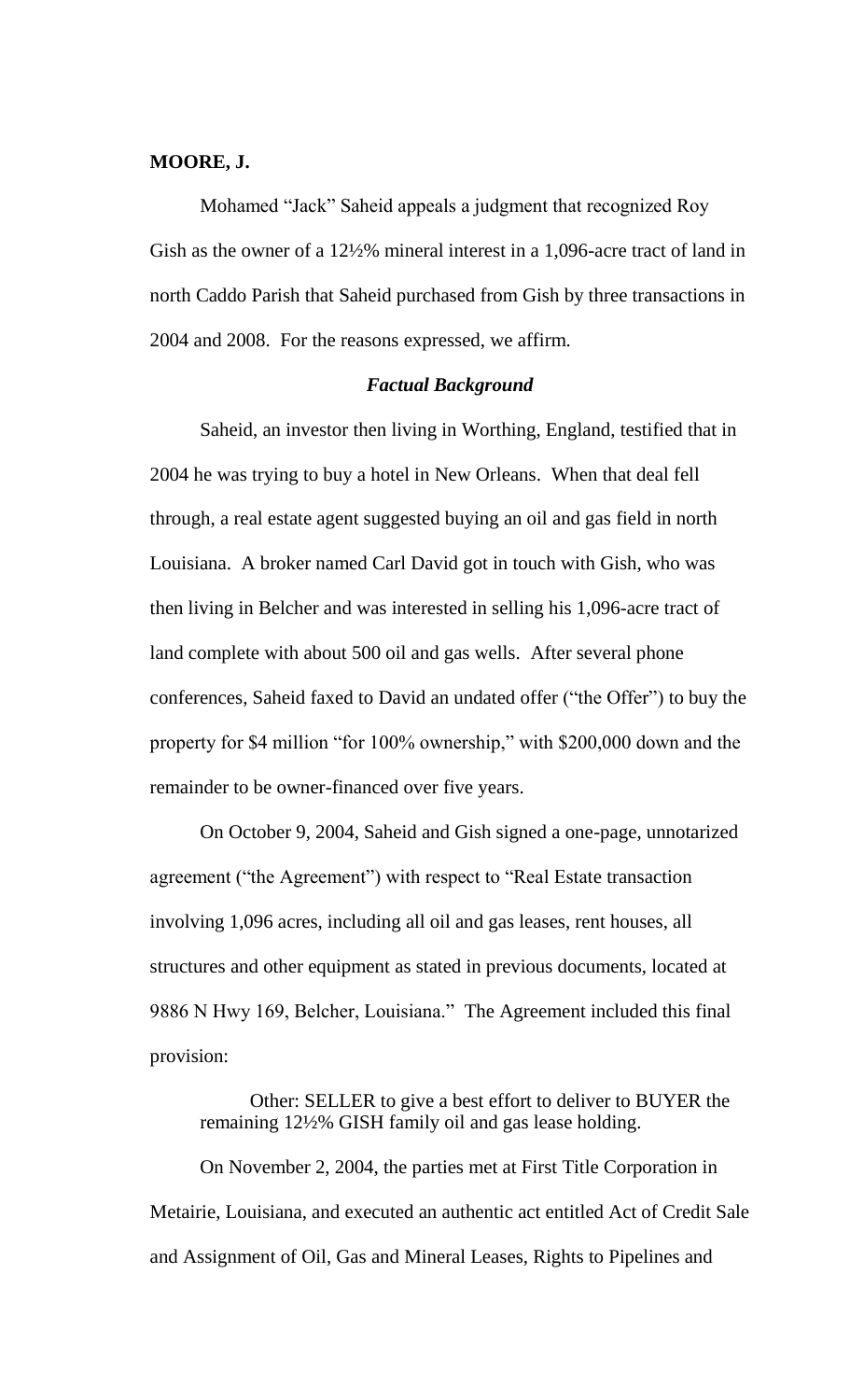Wells and Gathering Systems, and Equipment Leases ("the Act of Credit Sale"). The Act of Credit Sale recited that Gish and "The Roy D. Gish and Norma L. Gish Charitable Remainder Unitrust" conveyed "ALL THAT CERTAIN LOT OR PARCEL OF GROUND," with all rights, ways, servitudes and component parts, to Saheid. The Act of Credit Sale included a special provision ("Paragraph K") that stated:

K. The Trust and Purchaser acknowledge and agree that the Trust has represented to the Purchaser that the Trust is the sole and only owner of an undivided 87.5% interest in and to the leases assigned herein. Should that representation be incorrect, and should any claim be successfully asserted against the interest conveyed by the Trust to the Purchaser, then, and in that event, the purchase price attributable to said leases shall be reduced by the sum of [\$400,000], without the necessity of the modification of this agreement and/or the execution of any other documents, provided, however, that any such claim be asserted on or before November 30, 2009.

Gish testified that he received, and Saheid confirmed that he paid, the

12½% mineral royalty for almost four years, until early 2008. To resolve this and other points of dispute, the parties executed an authentic act labeled "Contract," on April 24, 2008. Gish agreed to reduce Saheid's monthly payment, to suspend payments for three months, and to allow Saheid to enter mineral leases without Gish's consent. Saheid agreed to dismiss a federal suit against Gish and his family trust, and to delete Paragraph K in its entirety from the Act of Credit Sale. The Contract included this additional provision ("Paragraph 2(d)"):

2. Buyer shall: \* \* \*

d) Waive and relinquish all rights to reduce the purchase price based on any claim that the percentage interest in any land owners['] royalty interest or leases assigned to buyer were less than what has been represented by seller \* \* \*. Buyer consents to and acknowledges that seller has and shall continue to withhold a 6.25% royalty for the Kennedy family and a 6.25% royalty to Ruth Sheppard et al, on the 1,096 acres.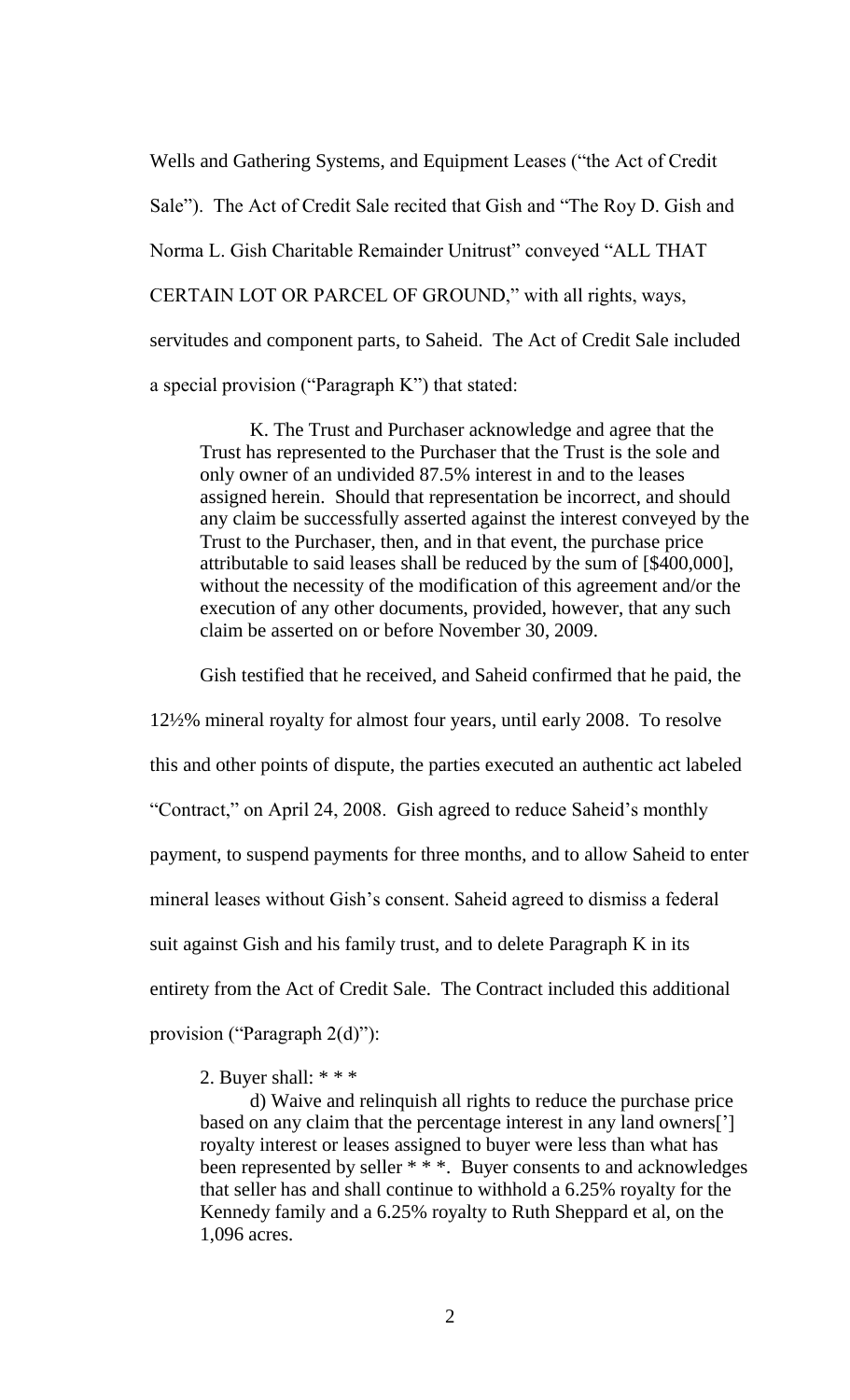Gish testified that the final payment he received was for May 2008 royalties; Department of Conservation records showed that Saheid shut in the wells for four months, and then signed a paid-up mineral lease wherein the lessee paid all royalties to Saheid, and none to Gish, his family members or the trust. Gish and his family members sent demand letters in January and October 1009, but Saheid never paid them their claimed 12½%.

Gish, joined by his mother, Charlotte, his sister, Ruth (and her husband), and his own wife, Rena, filed this suit against Saheid in March 2010. He sought recognition of the plaintiffs' respective 6¼% (total 12½%) royalty interests, an accounting, sequestration of all proceeds, and double damages under La. R.S. 31:212.21.

#### *Evidence at Trial*

After extensive discovery and cross-motions for summary judgment, the case came to trial in August 2015. Observing that Gish was the only plaintiff to appear in court, Saheid moved for involuntary dismissal of all other plaintiffs, La. C. C. P. art. 1672 A(1). Gish agreed as to his wife, his sister and her husband, and they were dismissed without prejudice, but Gish claimed the whole 12½%, not just his mother's 6¼%. Saheid filed an exception of no right of action as to the sister's  $6\frac{1}{4}\%$ ; the court referred this to the merits.

Four witnesses testified. Carl David, the broker, testified that he recalled the Agreement and was present when the Act of Credit Sale was executed. The deal was that Saheid was buying 100% of the tract except for this 12½% mineral interest. In the Agreement, Gish was going to try to convince his mother and sister to sell their share, and in the Act of Credit Sale, they added Paragraph K because they could not get a definite title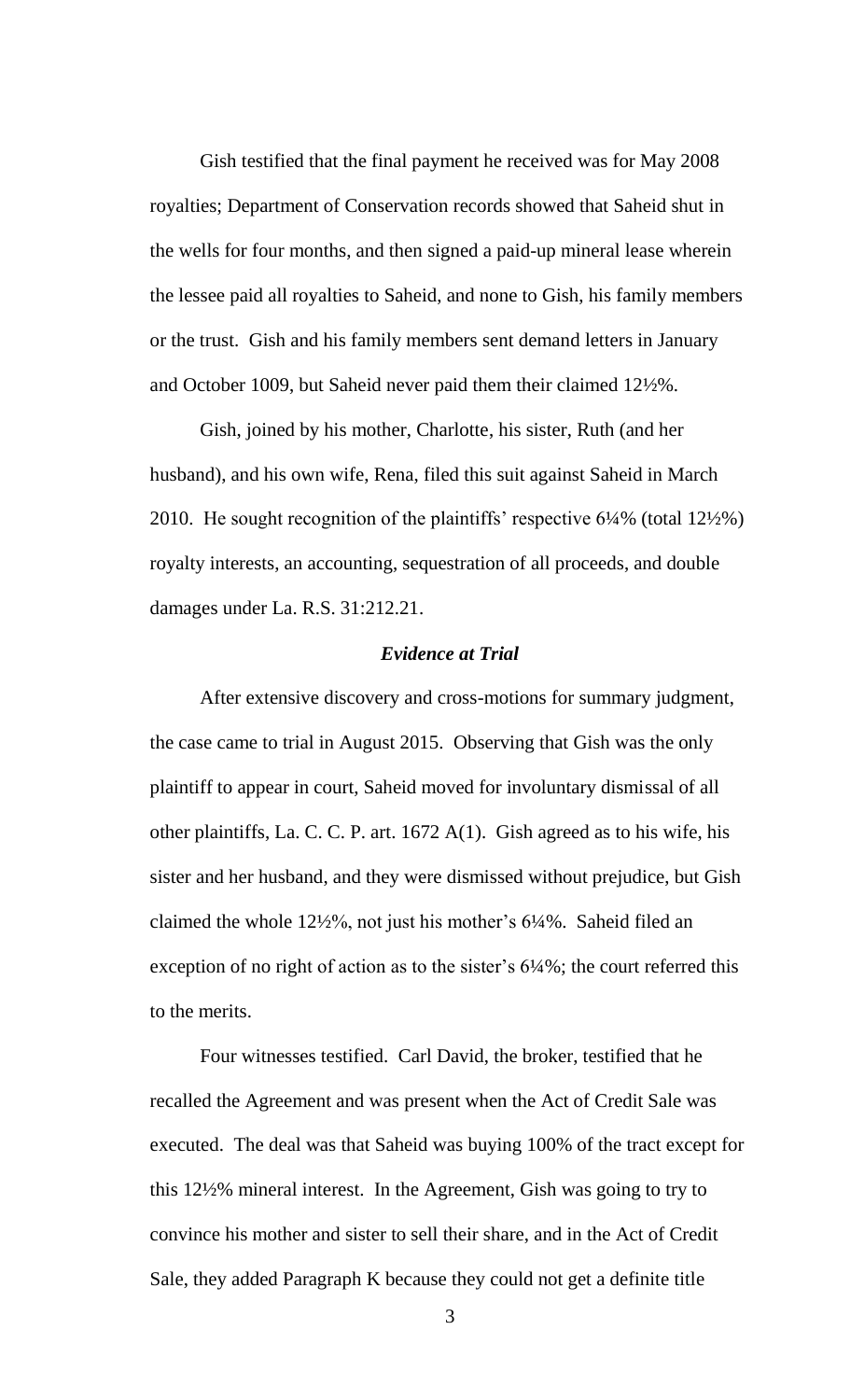opinion as to ownership of the minerals, but Saheid was very unhappy about not getting all the minerals. Over time, the relationship strained, in David's view, because Saheid thought Gish was trying to get the property back and run it dry, while Gish thought Saheid just was not paying him. They executed the Contract in a lawyer's office, at which time David thought they had resolved all differences. However, David learned that a potential lessee had advised Saheid that the family's 12½% interest was not recorded, so Saheid stopped paying. David felt that Paragraph 2(d) reiterated that, of the mineral interest, all Gish had ever sold and all Saheid had ever bought, was 87½%. On cross-examination, David admitted that he had done no independent research as to whether Gish's family had a recorded 12½% mineral interest, and agreed that the Contract was "poorly drafted."

Gish, who now lives in New Boston, Texas, testified that the original deal was to sell the land and minerals outright for \$4 million, but Saheid could not get financing. They therefore settled on owner financing with a retention of 12½% mineral interest for his mother and sister, a point accurately stated (in Gish's view) in the Agreement and in Paragraph K. Gish also testified that since he bought out his brother, he was full owner of the land, surface and minerals, and had established the trust for tax purposes, but this did not affect the 12½% retention. Gish insisted that his intent was to sell only 87½% of the minerals, as reflected in the Agreement, the Act of Credit Sale and the Contract, and confirmed by the fact that Saheid paid him 12½% mineral royalties for nearly four years.

On cross-examination, Gish admitted he had no written agreement to share royalties with his mother and sister, they had no contract with Saheid, and none of the documents defined "Kennedy family" or his sister "et al."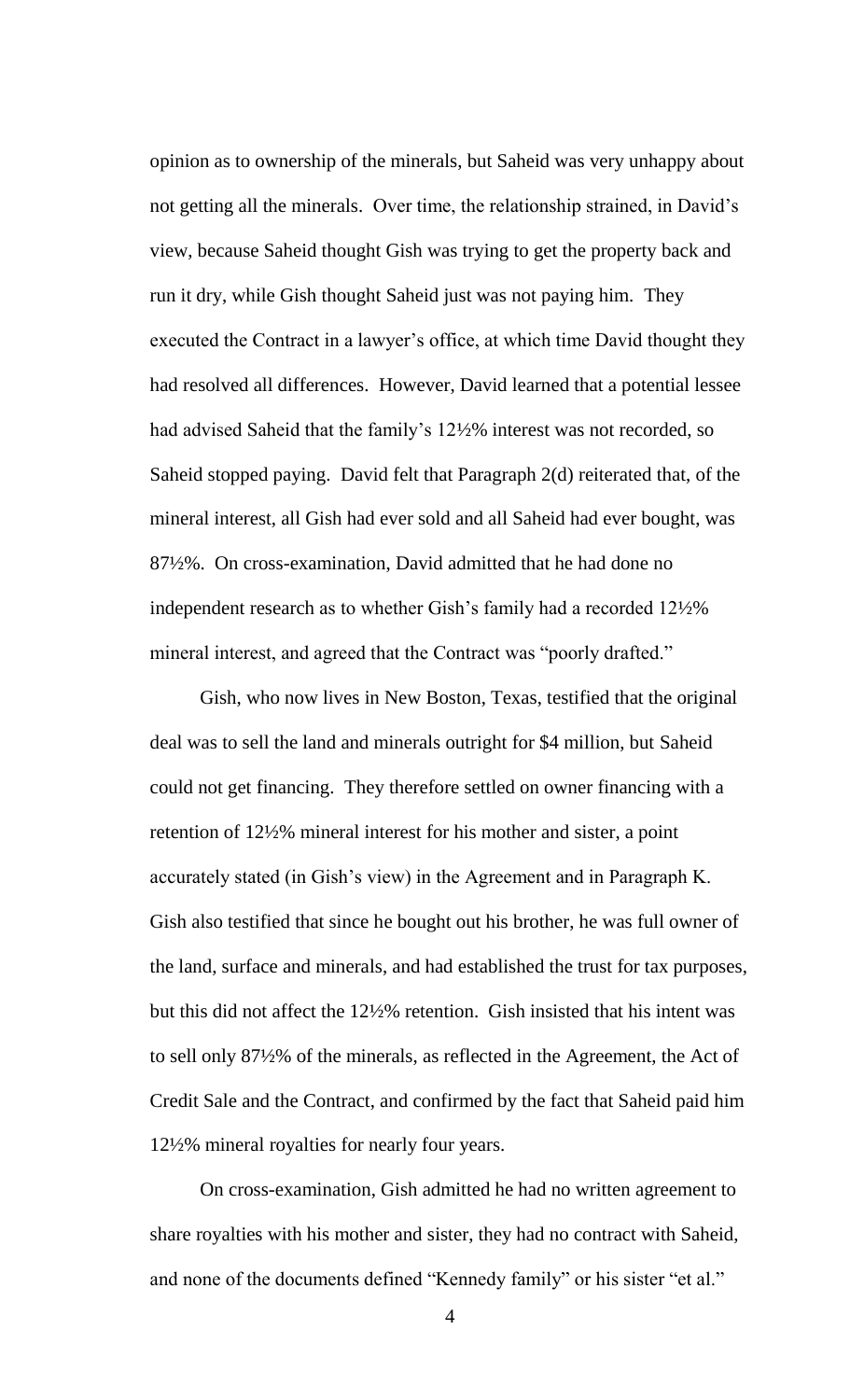He also conceded that in February 2009, he and Saheid executed, under private signature, a four-page Act of Correction, which made no mention of the 12½% retention; however, this document merely made small adjustments to the property description and did not affect the percentage of interest conveyed. He also admitted that in November 2008, he signed, for purposes of Texas state taxes, an Affidavit of Possession swearing that he sold the "entire working interest" in the Caddo Parish wells and the entire mineral estate. However, he also showed his handwritten addendum, "royalty payments of 12½% from 100% of mineral rights," half each to his sister and mother. On redirect, he admitted he should have recorded his family's 12½% interest, but felt that as record owner of 100%, he could sell any portion of it he wished.

Saheid, who now lives in Midland, Texas, testified that he had bought property before but never mineral interests. He handwrote the Offer and faxed it to David, expecting to buy the land and minerals outright for \$4 million, and was unaware of the 12½% being "claimed by" the Gish family. He recalled Gish telling him he could not sell the 12½% because his family owned it; being unfamiliar with Louisiana law, he trusted Gish's representation. Saheid never intended to give 12½% to the Gish family, and explained Paragraph K by saying he was "very confused quite frankly in New Orleans." He signed it because he wanted to get \$400,000 off the purchase price, and felt it was Gish's duty to pay his mother and sister their share out of whatever he (Gish) received. Saheid confirmed that in 2008, a prospective lessee advised him the family's royalty interest was not recorded in Caddo Parish, so he quit paying; Gish responded by "stealing" pipes and equipment from the oilfield, Saheid filed a writ of sequestration, resulting in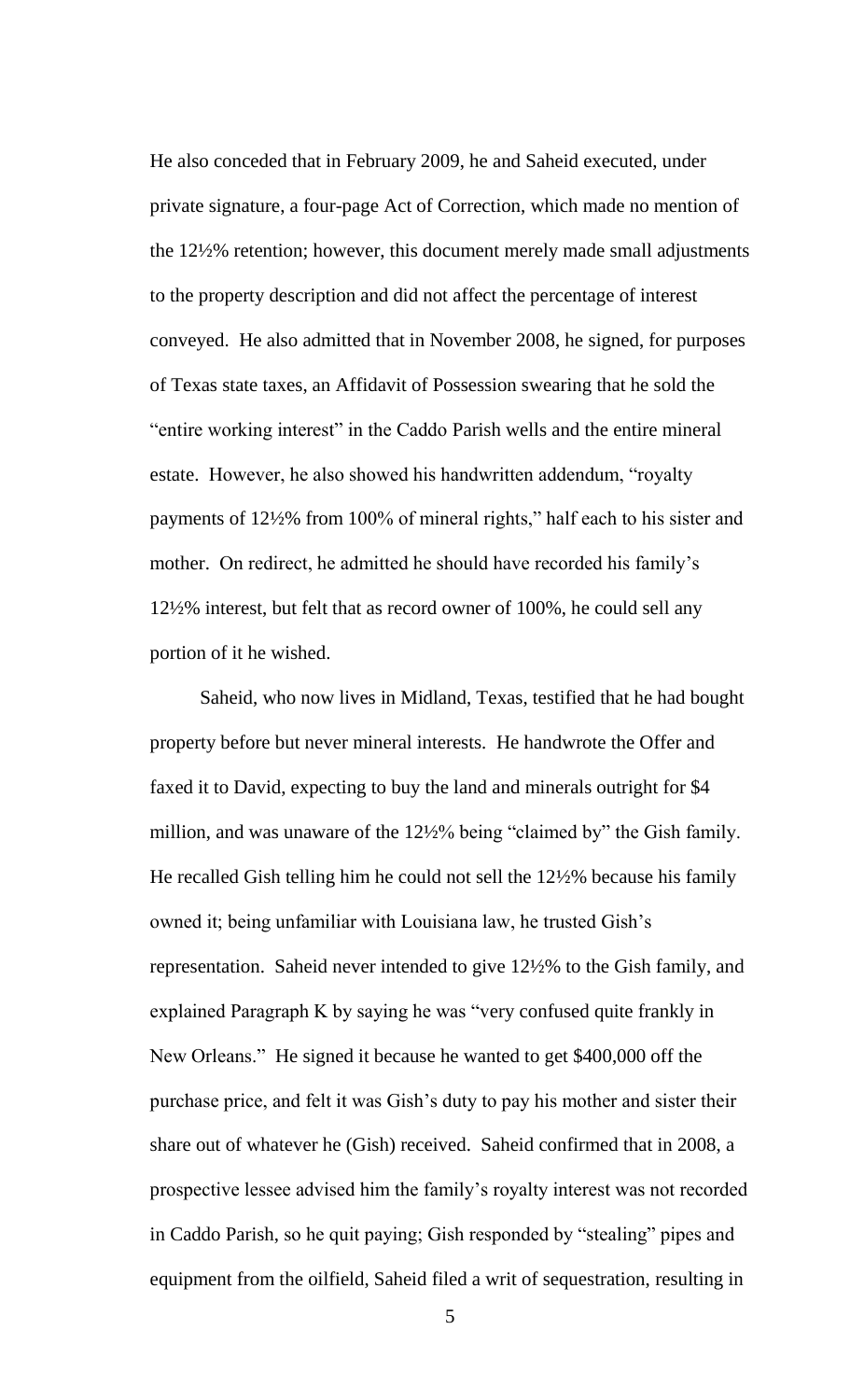a "very unfortunate affair." Saheid also admitted signing the Contract, but his intention was not to transfer any royalty interest to Gish or to pay any royalties. He thought it significant that the Act of Correction, which they signed in February 2009, was totally silent as to the 12½%, and felt this confirmed his original intent to buy the minerals outright.

On cross-examination, Saheid admitted not hiring an attorney to run a title search before he signed the Agreement, the Act of Credit Sale and the Contract, and agreed he should have done so. He candidly admitted, "Mr. David mentioned the fact that Mr. Gish was only selling me 87½%," and moments later, referring to Paragraph 2(d), "I see nothing wrong with that.  $*$ \* \* It's a fact, I mean, I agreed to it."

William Reed Huguet, an attorney at Kean Miller LLP and a former landman, was accepted as an expert in "title opinion on mineral lease ownership" and testified on Saheid's behalf. He had examined the public records and, as of 1995, Gish owned the tract and the minerals outright, with no trust or mineral servitudes affecting it. Huguet had searched diligently and could not find the outstanding 12½% mineral interest at issue; he therefore concluded that it did not exist. On cross-examination, he conceded his title search had not turned up the Agreement, which preceded the Act of Credit Sale. He initially said it was not relevant, but admitted that as the 100% owner, Gish could sell 87½% and keep the rest, if the instrument contained a specific reservation of interest.

#### *Action of the District Court*

On October 26, 2015, the court delivered oral reasons. The court cited the Agreement (which referred to a 12½% mineral interest "remaining"), the Act of Credit Sale ("an undivided 87.5% interest in and to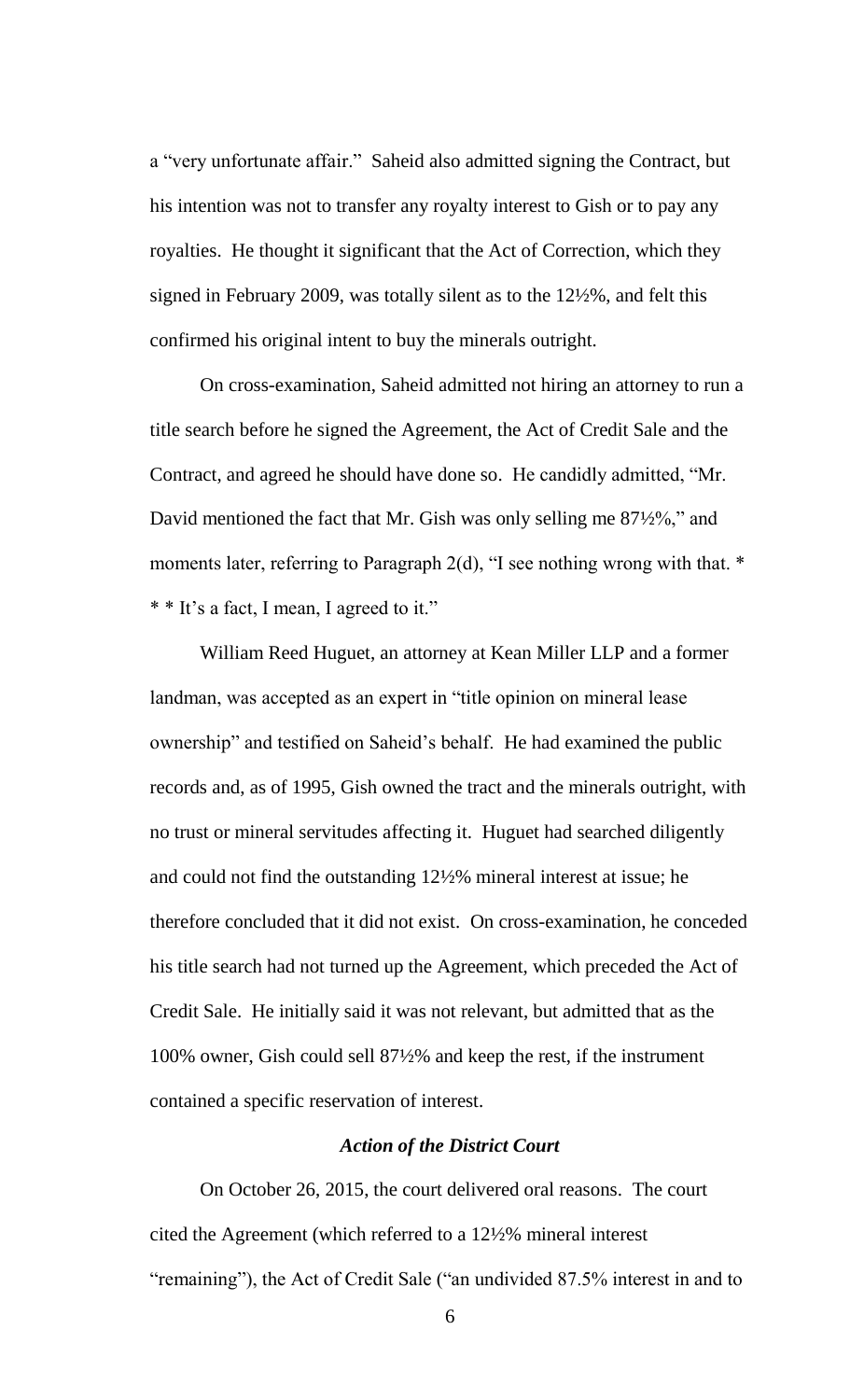the leases assigned herein") and the Contract ("seller has and shall continue to withhold" two 6¼% shares). The court also found the parties conceded the Contract was "inartfully drafted" and that the "mineral interests were not reserved as they should have been." Because of the ambiguity, the court accepted the parol evidence and the recurrent reference to "12.5 mineral interest being withheld." The court further found that Saheid's compliance with the 12½% retention for several years supported the intent of the parties. The court therefore recognized Gish's ownership of 12½% of the minerals and ordered an accounting.

The written judgment, issued in January 2016, expressed these holdings and also denied Saheid's exception of no right of action.

Saheid has appealed, raising four assignments of error. His main thesis is that the plaintiffs did not reserve any mineral interests when they sold the property to Saheid; the transfer documents did not set forth any reservation of 12½% interest; and the court committed manifest error in finding ambiguity and admitting parol evidence.

### *Applicable Law*

In the context of mineral rights, just as in other contexts, the interpretation of contracts is the determination of the common intent of the parties. La. C.C. art. 2045; *Olympia Minerals LLC v. HS Resources Inc.*, 2013-2637 (La. 10/15/14), 171 So. 3d 878; *Quality Envtl. Processes v. LP Petroleum Co.*, 2013-1582 (La. 5/7/14), 144 So. 3d 1011. Courts give the contractual words their generally prevailing meaning unless the words have acquired a technical meaning. La. C.C. art. 2047. When the words of a contract are clear and explicit and lead to no absurd consequences, no further interpretation may be made in search of the intent of the parties. La. C.C.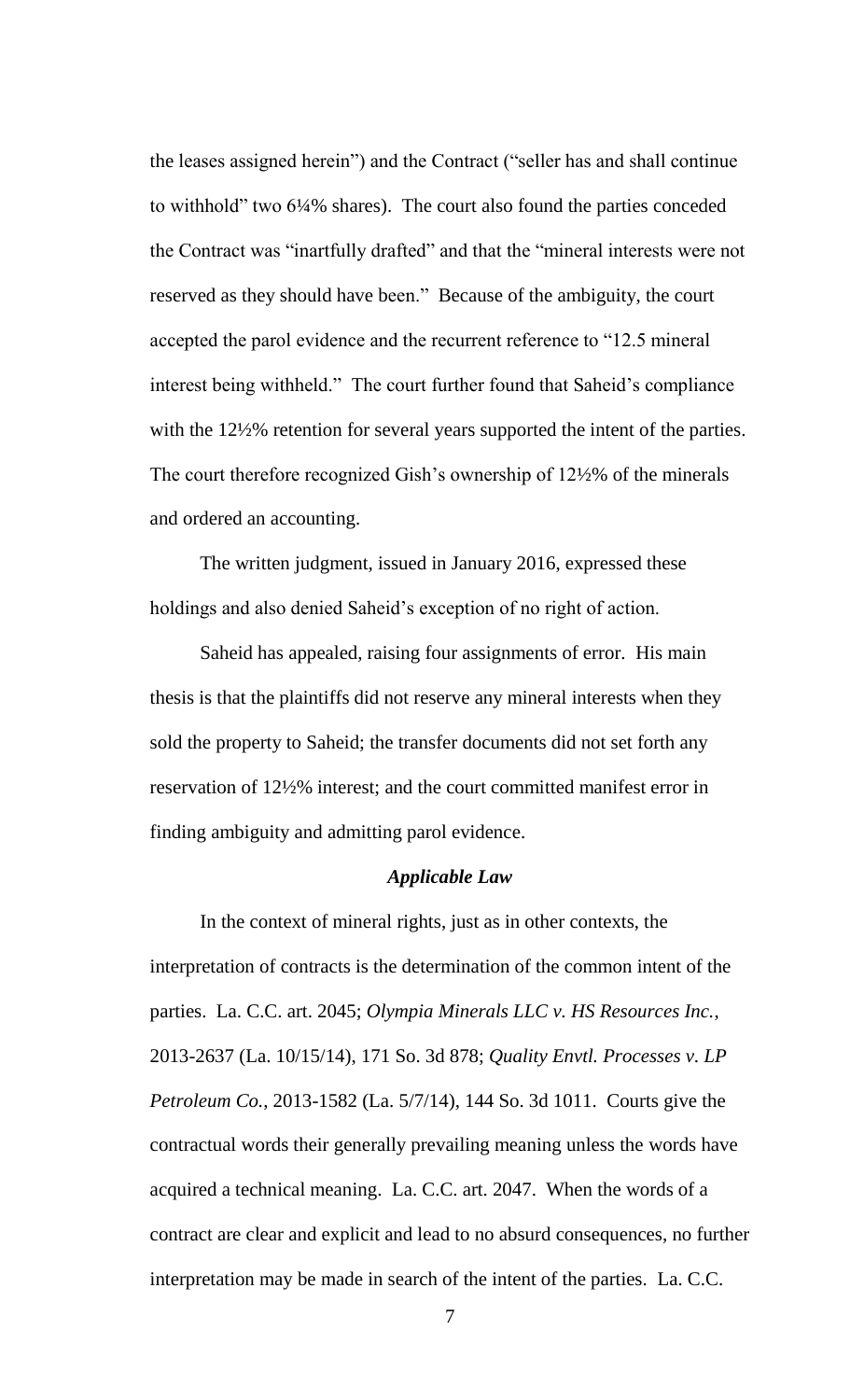art. 2046; *Mack Energy Co. v. Expert Oil & Gas LLC*, 2014-1127 (La. 1/28/15), 159 So. 3d 437; *Clovelly Oil Co. v. Midstates Petroleum Co.*, 2012-2055 (La. 3/19/13), 112 So. 3d 187.

Parol or extrinsic evidence is generally inadmissible to vary the terms of a written contract unless the written expression of the common intent of the parties is ambiguous. *Campbell v. Melton*, 2001-2578 (La. 5/14/02), 817 So. 2d 69; *BRP LLC (Delaware) v. MC La. Minerals LLC*, 50,549 (La. App. 2 Cir. 5/18/16), 196 So. 3d 37. A contract is deemed ambiguous on the issue of intent when either it lacks a provision bearing on that issue, the terms of the contract are susceptible to more than one interpretation, there is uncertainty or ambiguity as to its provisions, or the intent of the parties cannot be ascertained from the language used. La. C.C. art. 1848; *Campbell v. Melton*, *supra*; *Franklin v. Camterra Res. Partners Inc.*, 48,021 (La. App. 2 Cir. 5/22/13), 123 So. 3d 184, 181 Oil & Gas Rep. 348.

The parol evidence rule applies to mineral rights just as it does to real estate rights. *Hayes v. Muller*, 245 La. 356, 158 So. 2d 191 (1963); *Texas Gen'l Petroleum Corp. v. Brown*, 408 So. 2d 288 (La. App. 2 Cir. 1981). A landowner may convey, reserve or lease his right to explore and develop his land for production of minerals and to reduce them to possession. La. R.S. 31:15; *Doyal v. Pickett*, 628 So. 2d 184, 129 Oil & Gas Rep. 124 (La. App. 2 Cir. 1993); *Hayden v. Phillips*, 94-0130 (La. App. 1 Cir. 11/10/94), 646 So. 2d 1014, 133 Oil & Gas Rep. 41, *writ denied*, 95-0244 (La. 3/24/95), 651 So. 2d 291.

Credibility determinations are within the district court's discretion and should not be disturbed on review where conflict exists in the testimony absent a determination that the district court abused its discretion. *Lomont v.*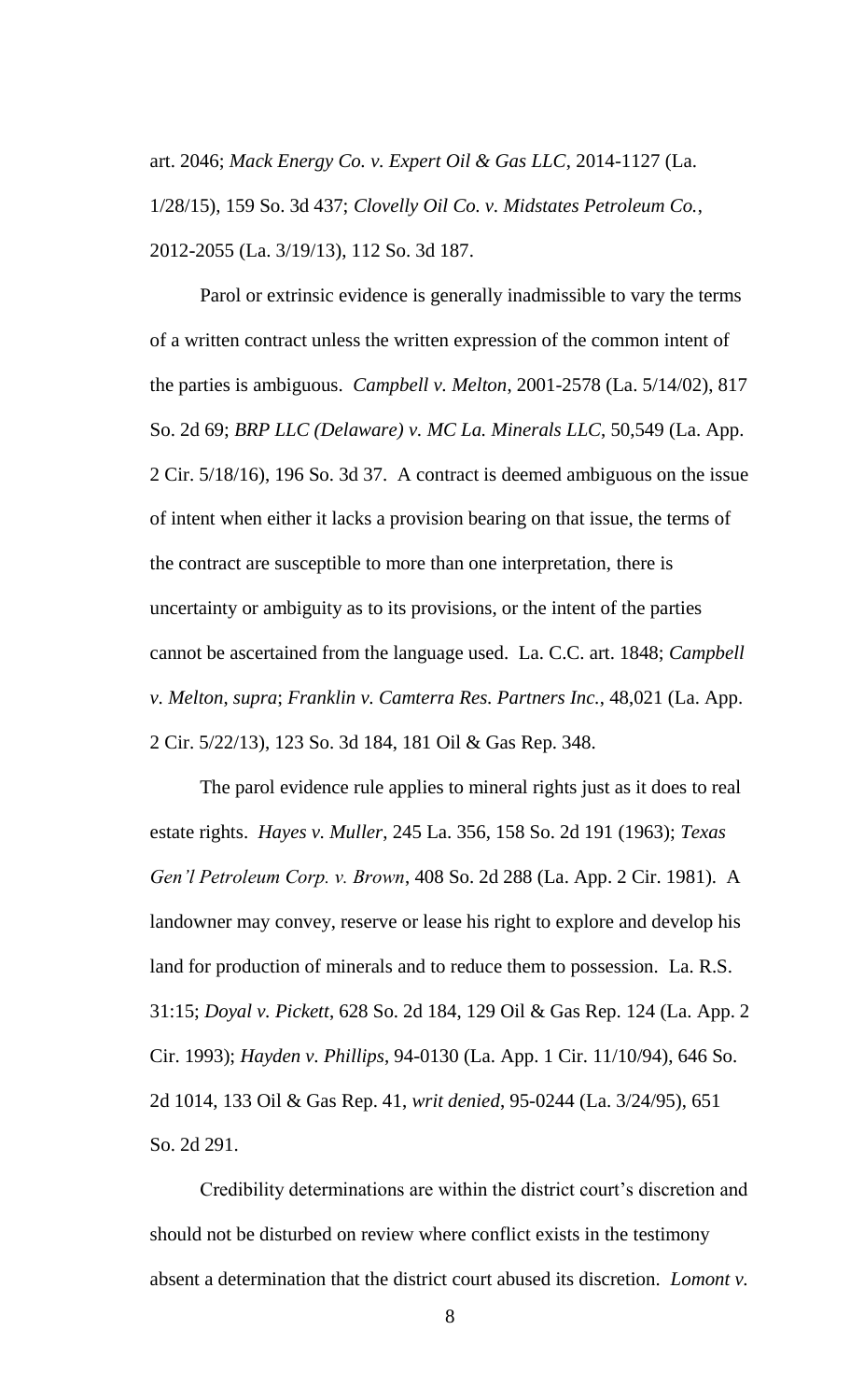*Bennett*, 2014-2483 (La. 6/30/15), 172 So. 3d 620; *Stobart v. State*, 617 So. 2d 880 (La. 1993). Only where documents or objective evidence so contradict the witness's story, or the story itself is so internally inconsistent or implausible on its face that a reasonable factfinder would not credit it, may the court of appeal find manifest error or clear wrongness even in a finding purportedly based on a credibility determination. *Lomont v. Bennett*, *supra*; *Stobart v. State*, *supra*.

When issues not raised by the pleadings are tried by express or implied consent of the parties, they shall be treated in all respects as if they had been raised by the pleading. La. C. C. P. art. 1154. If evidence is objected to at trial on the ground that it is not within the issues made by the pleadings, the court may allow the pleadings to be amended and shall do so freely when the presentation of the merits of the action will be subserved thereby, and the objecting party fails to satisfy the court that admission of such evidence would prejudice him in maintaining his action or defense on the merits. *Id*.; *Brantley v. Kaler*, 43,418 (La. App. 2 Cir. 6/4/08), 986 So. 2d 188. A party who wishes to introduce evidence not within the issues raised by the pleadings must move to amend the pleadings before the evidence can be offered over an objection. *Alaska S. Partners v. Baxley*, 35,206 (La. App. 2 Cir. 10/31/01), 799 So. 2d 680, and citations therein. When the pleading in question is construed in its entirety and with all other matters occurring during trial that relate to the pleading, and it is more reasonable than not to conclude that the adverse party received fair notice and was fairly informed of the pleading's intended substantive result, the pleading will be held to be legally effective. *Boudreaux v. Boudreaux*,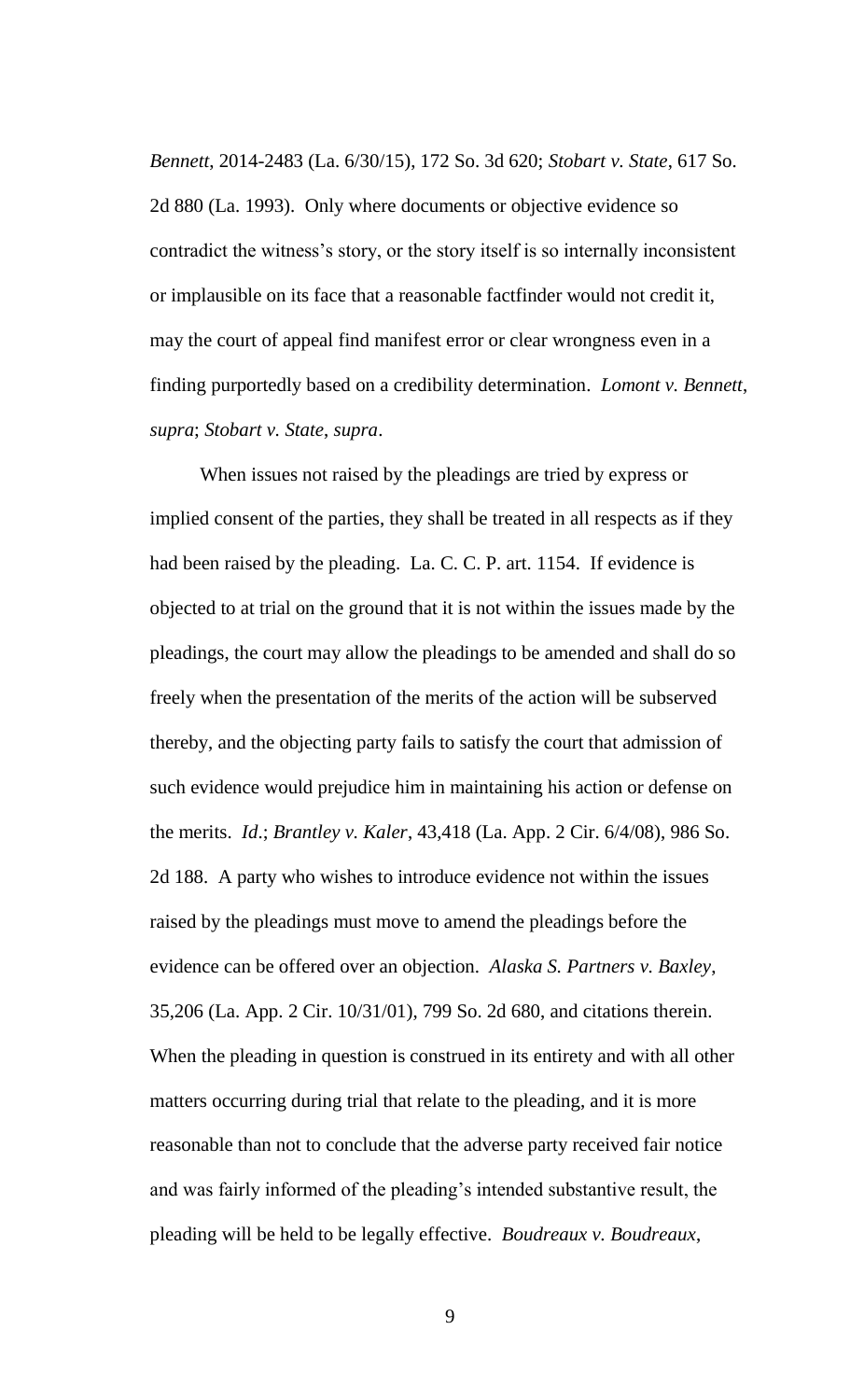2015-0536 (La. 10/14/15), 180 So. 3d 1245; *Zimmerman v. Progressive Sec. Ins. Co.*, 49,982 (La. App. 2 Cir. 8/12/15), 174 So. 3d 1230.

Only a person having a real and actual interest to assert may bring an action. La. C. C. P. art. 681; *Eagle Pipe & Supply Inc. v. Amerada Hess Corp.*, 2010-2267 (La. 10/25/11), 79 So. 3d 246, 174 Oil & Gas Rep. 32; *Wagoner v. Chevron USA Inc.*, 45,507 (La. App. 2 Cir. 8/18/10), 55 So. 3d 12, 178 Oil & Gas Rep. 978, *writ denied*, 2010-2773 (La. 3/2/12), 83 So. 3d 1032. The peremptory exception of no right of action is used to show that a plaintiff has no legal right or interest in enforcing the matter asserted, based on the facts and evidence submitted. La. C. C. P. art. 927. The burden of proof of establishing the exception of no right of action is on the party raising the exception. *Wagoner v. Chevron USA*, *supra*. Evidence is admissible on the trial of the exception of no right of action to "support to controvert any of the objections pleaded, when the grounds therefor do not appear from the petition." La. C. C. P. art. 931; *Industrial Cos. Inc. v. Durbin*, 2002-0665 (La. 1/28/03), 837 So. 2d 1207.

#### *Discussion: Parol Evidence and the 12½% Retention*

By his first assignment of error, Saheid urges the court committed legal error in finding the documents ambiguous and allowing Gish to use parol evidence. He contends the Act of Credit Sale transferred *all land and rights* to Saheid. He offers an exposition of the public records doctrine<sup>1</sup> and shows that his expert, Huguet, scoured the public records finding no evidence that the plaintiffs had any right in this property or its minerals; as a

 $\overline{a}$ 

<sup>&</sup>lt;sup>1</sup> In a nutshell: ownership of real property is determined from the public records, La. C.C. art. 3338; a transfer is effective against third parties only from the date of filing in the public records, La. C.C. art. 1839; this principle applies to mineral rights, *Ogden v. Ogden*, 93-1413 (La. App. 3 Cir. 9/21/94), 643 So. 2d 245, *writ denied*, 94-2539 (La. 1/13/95), 648 So. 2d 1339.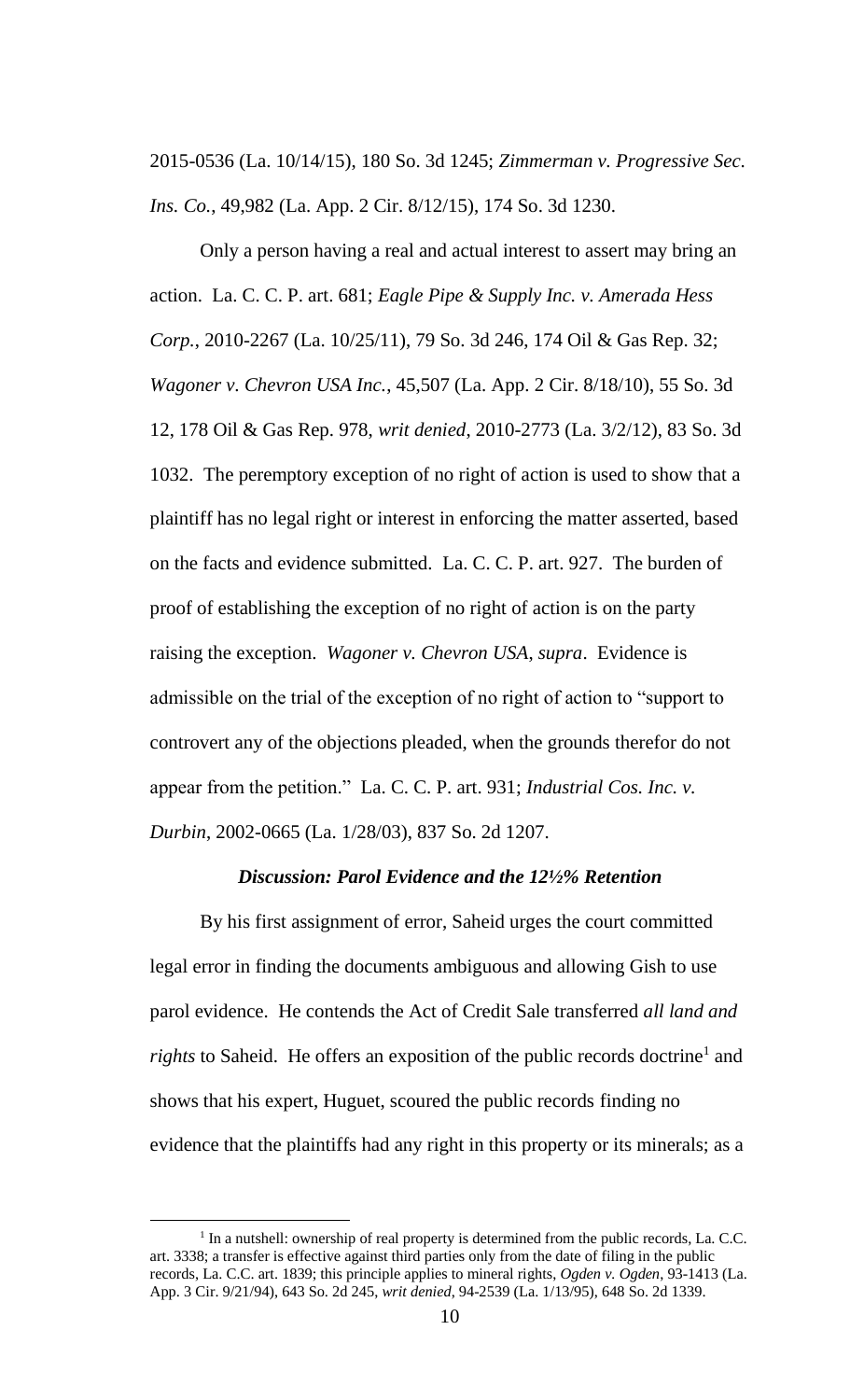purchaser, Saheid was not bound by any unrecorded mineral interests. He argues that *Meraux v. R.R. Barrow Inc.*, 219 La. 309, 52 So. 2d 863 (1951) is apposite: in that case, no plaintiff ever recorded a separate royalty interest, and the court rejected the plaintiffs' claims; the same result should obtain here. Moreover, both the Act of Credit Sale and the Contract were clear and explicit, lacking any language that reserved any mineral interest. Saheid submits that the "vague language" of these documents did not establish any reservation of minerals, and he made four years of royalty payments in error.

By his second assignment of error, Saheid urges the court committed manifest error in finding Gish's testimony credible to support the finding that he retained a 12½% mineral interest in the property sold to Saheid. He argues that Gish's testimony was unsupported by any documentation and too inconsistent to justify the court's findings.

On close examination, the transfer documents show ambiguity not normally found in a transaction of this size. The Agreement refers to Gish as seller and Saheid as buyer, and to a "real estate transaction involving 1,096 acres, including all oil and gas leases," but lacks the standard phraseology of "grant, bargain, sell, convey," and includes the peculiar clause that Gish would "give best effort to deliver to buyer the remaining 12½% Gish family oil and gas lease holding." The Act of Credit Sale names Gish and his family trust without referring to them as sellers; with slightly better clarity it identifies Saheid as the purchaser and recites that Gish (alone) "does \* \* \* grant, bargain, sell, convey, transfer, set over, assign and deliver" the tract of land and mineral rights. However, Paragraph K states that the trust and Saheid agree that the *trust* owns only 87.5% interest in the mineral leases assigned herein, a point that would seem unnecessary if Gish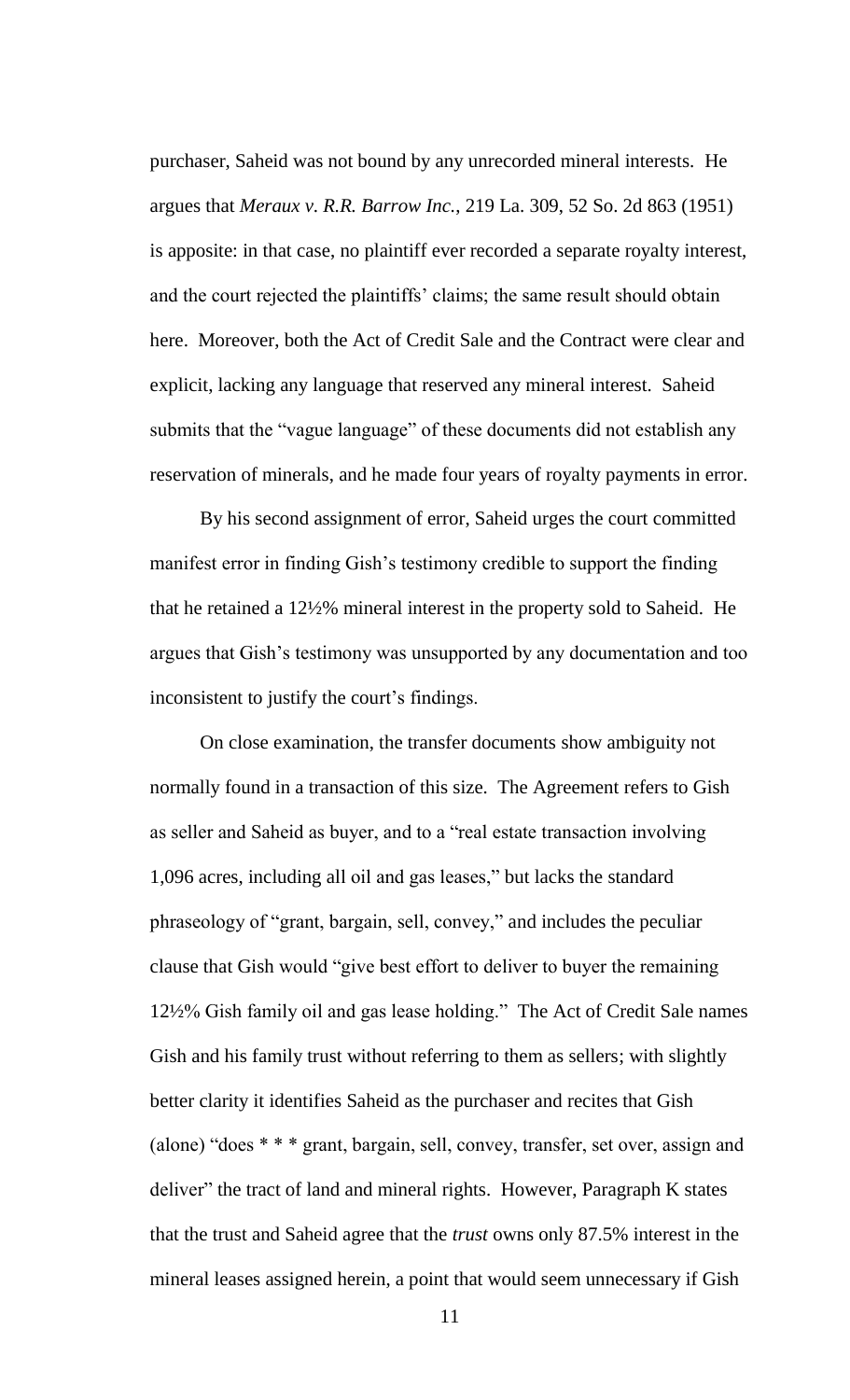were the seller, as suggested earlier in the document. Finally, the Contract refers to Gish and his wife as the sellers (no mention of the family trust), to Saheid as the buyer, and to the Act of Credit Sale, but states in Paragraph 2(d) that Saheid consented and acknowledged that he would continue to withhold two 6.25% royalty payments.

While we agree with Saheid's position that these documents do not make an express reservation of mineral rights, we also find that the recurrent reference to a 12½% interest – be it "remaining," "withheld," or inferred from the recital that the seller owned only  $87\frac{1}{2}\%$  – just as strongly suggests that Gish did not intend to sell, and Saheid did not intend to buy, the entire mineral interest. In short, the district court did not commit legal error in finding the documents ambiguous and using parol evidence to interpret them.<sup>2</sup> The first assignment of error lacks merit.

To interpret these ambiguous documents, the district court heard four live witnesses. This court has already summarized their testimony; our duty is to decide whether the district court's interpretation of their testimony was reasonable. Gish testified that he initially intended to sell the entire tract, including mineral rights, for \$4 million, but when Saheid was unable to get financing, he agreed to \$400,000 off the purchase price, owner financing, and selling only 87½% of the minerals. David, the broker, confirmed that Gish was selling 100% of the tract and 87½% of the minerals. Reservation of a portion of the minerals is a reasonable concession for accepting a partial payment and owner financing. Moreover, Saheid paid Gish the mineral

 $\overline{a}$ 

<sup>&</sup>lt;sup>2</sup> We note that in opposition to Gish's motion for summary judgment, Saheid argued that the Contract "is ambiguous about what is given and who is to receive it," precisely the conclusion he is now contesting on appeal.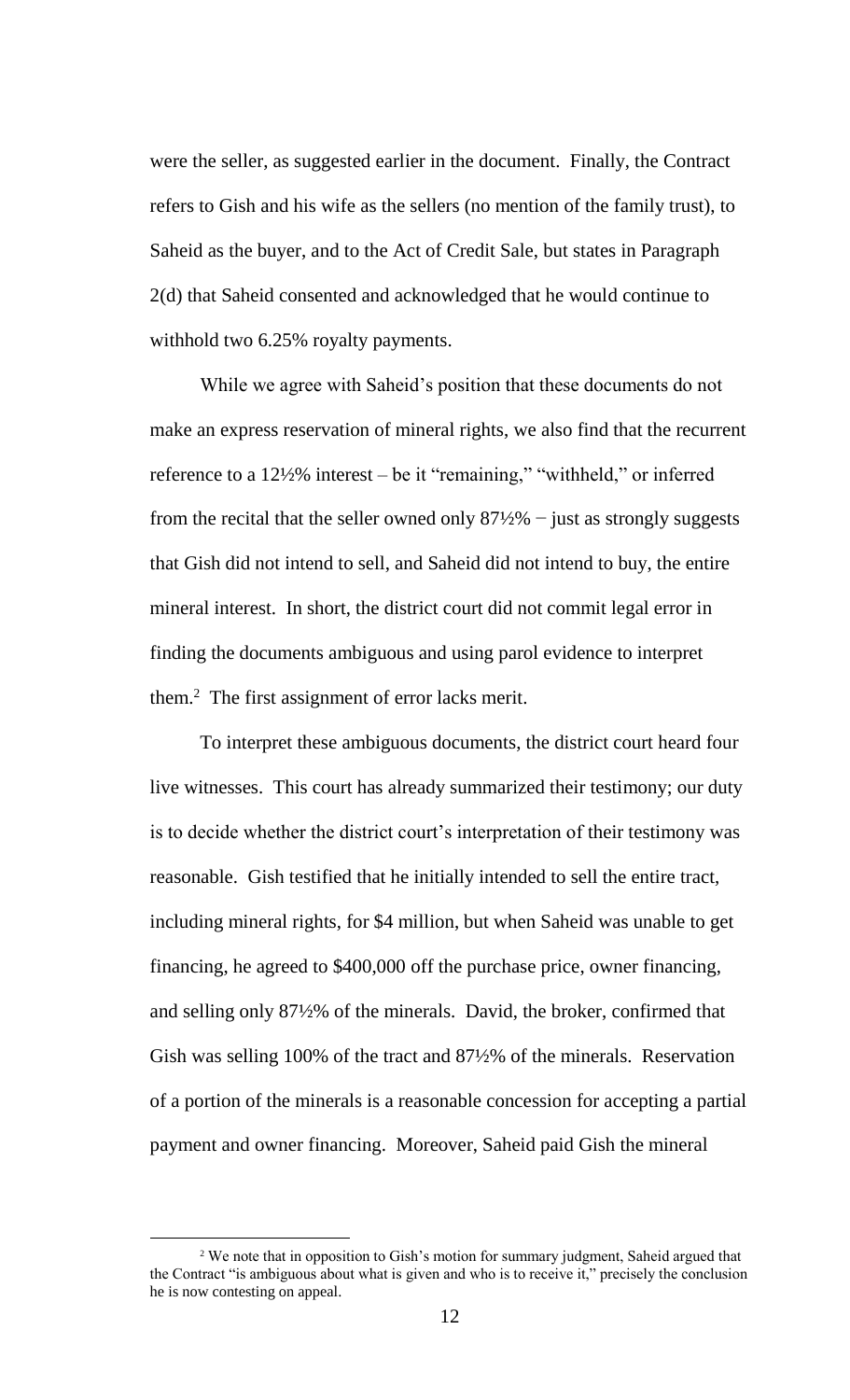royalty for nearly four years, strongly suggesting that the reservation was the parties' intent.

On the other hand, Saheid testified he was unfamiliar with Louisiana property law and "confused" when he went to New Orleans, he was unaware of the 12½% retention and never intended to buy less than the entire mineral interest. However, he admitted paying the royalty for nearly four years, until April 2008, halting payment only when he wanted to lease the minerals.<sup>3</sup> On these facts and circumstances, the district court did not abuse its discretion in discounting Saheid's claimed intent.

A large portion of Saheid's testimony, and a major theme of his argument on appeal, is that Gish repeatedly said other family members, or the family trust, owned the disputed 12½%, and thus he could not sell it; when the title examination showed no such separate interest on the public record, Saheid felt he was entitled to 100%. Saheid's expert, Huguet, confirmed that no separate interest was recorded. However, the district court found that the transfer documents were ambiguous and that extrinsic evidence would be needed to discern the parties' true intent. The court found, based on the overall structure of the transaction, the recurring reference to a separate 12½% interest, and Saheid's history of paying royalties, the intent was for Gish to sell, and Saheid to buy, 87½% mineral interest, a completely legal result. La. R.S. 31:15. Gish's evolving explanation for retaining 12½%, and Saheid's imperfect understanding

 $\overline{a}$ 

<sup>&</sup>lt;sup>3</sup> This court would take judicial notice that March 2008 marked the beginning of the landleasing boom associated with the Haynesville Shale formation. *Ferrara v. Questar Expl. & Prod. Co.*, 46,357 (La. App. 2 Cir. 6/29/11), 70 So. 3d 974, 181 Oil & Gas Rep. 913, *writ denied*, 2011- 1926 (La. 11/14/11), 75 So. 3d 943; *Yates v. Marston*, 48,009 (La. App. 2 Cir. 5/22/13), 121 So. 2d 673.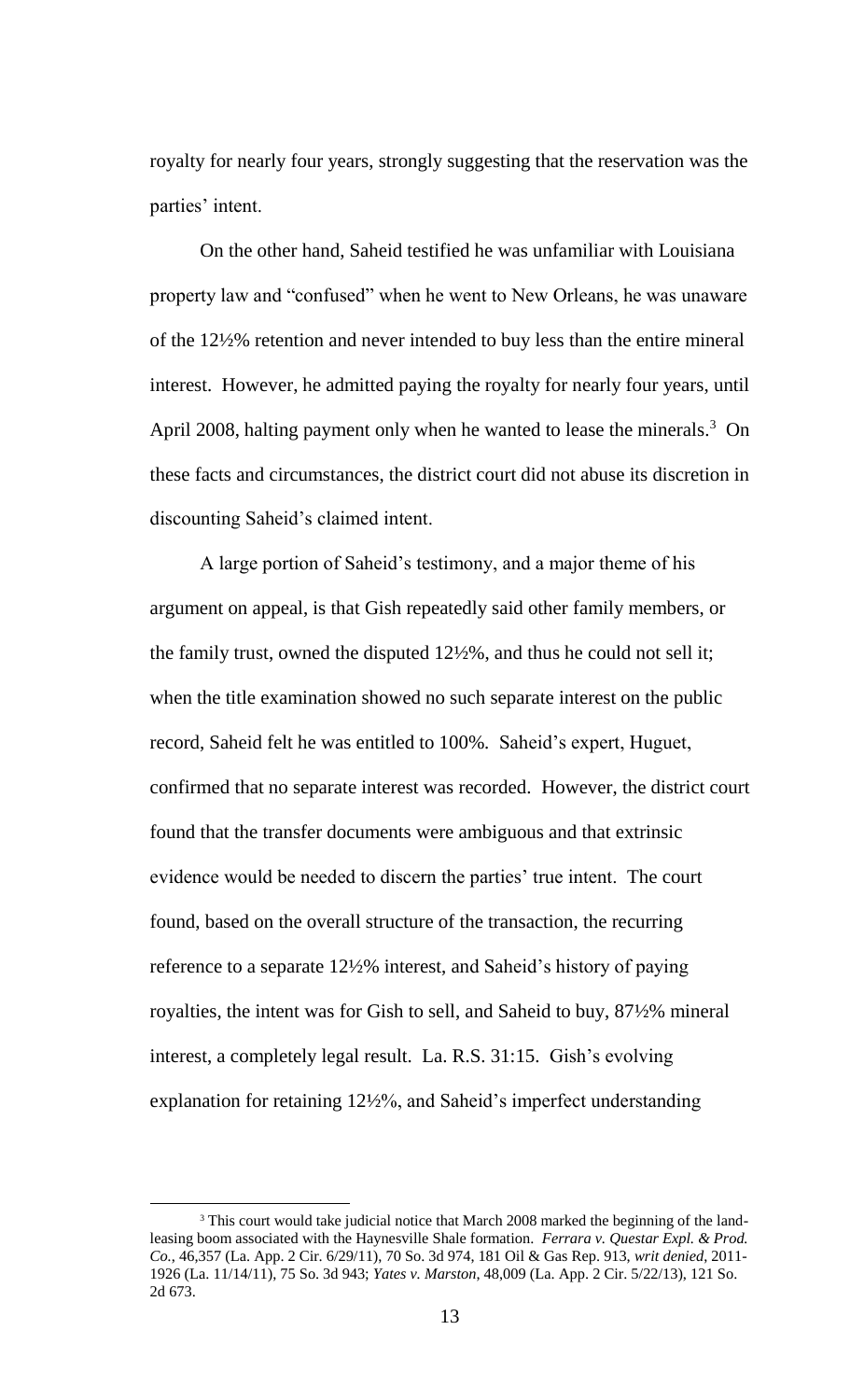thereof, are simply irrelevant and definitely do not violate Louisiana public records doctrine.

The district court committed no manifest error in interpreting the parol and other evidence to find that Gish sold, and Saheid bought, 87½% of the mineral interest. The second assignment of error lacks merit.

# *Expansion of the Pleadings*

By his third assignment of error, Saheid urges the court committed legal error in allowing Gish to amend or enlarge the pleadings in the middle of trial. In the petition, Ms. Shepard and the Kennedys (Gish's mother and sister) alleged *they* owned the 12½%; at trial, Gish said *he* owned it. Saheid shows that the petition must name the true claimants, La. C. C. P. art. 891, and the petition must be amended to conform to the evidence, La. C. C. P. art. 1154. He contends that "trial by ambush" is not allowed, *Teasley v. Ates*, 2003-824 (La. App. 3 Cir. 12/10/03), 861 So. 2d 778, *writ denied*, 2004-0092 (La. 3/19/04), a timely objection precludes such amendment, *Burns v. Interstate Brands Corp.*, 2009-705 (La. App. 3 Cir. 2/3/10), and that equitable estoppel prevents a claimant from shifting to "another right, remedy or option" to the detriment of the opponent, *Barnco Int'l v. Arkla Inc.*, 628 So. 2d 162 (La. App. 2 Cir. 1993), *writ denied*, 94-0397 (La. 4/4/94), 635 So. 2d 1105. Saheid shows that he objected timely to the expansion of the pleadings and the court should not have allowed Gish to prove that somebody other than Ms. Shepard and the Kennedys owned the contested 12½%. He concludes that because of this error, the judgment should be reversed and the case dismissed.

The law expressly permits expansion of the pleadings to conform to the evidence. La. C. C. P. art. 1154. Even when the affected party objects,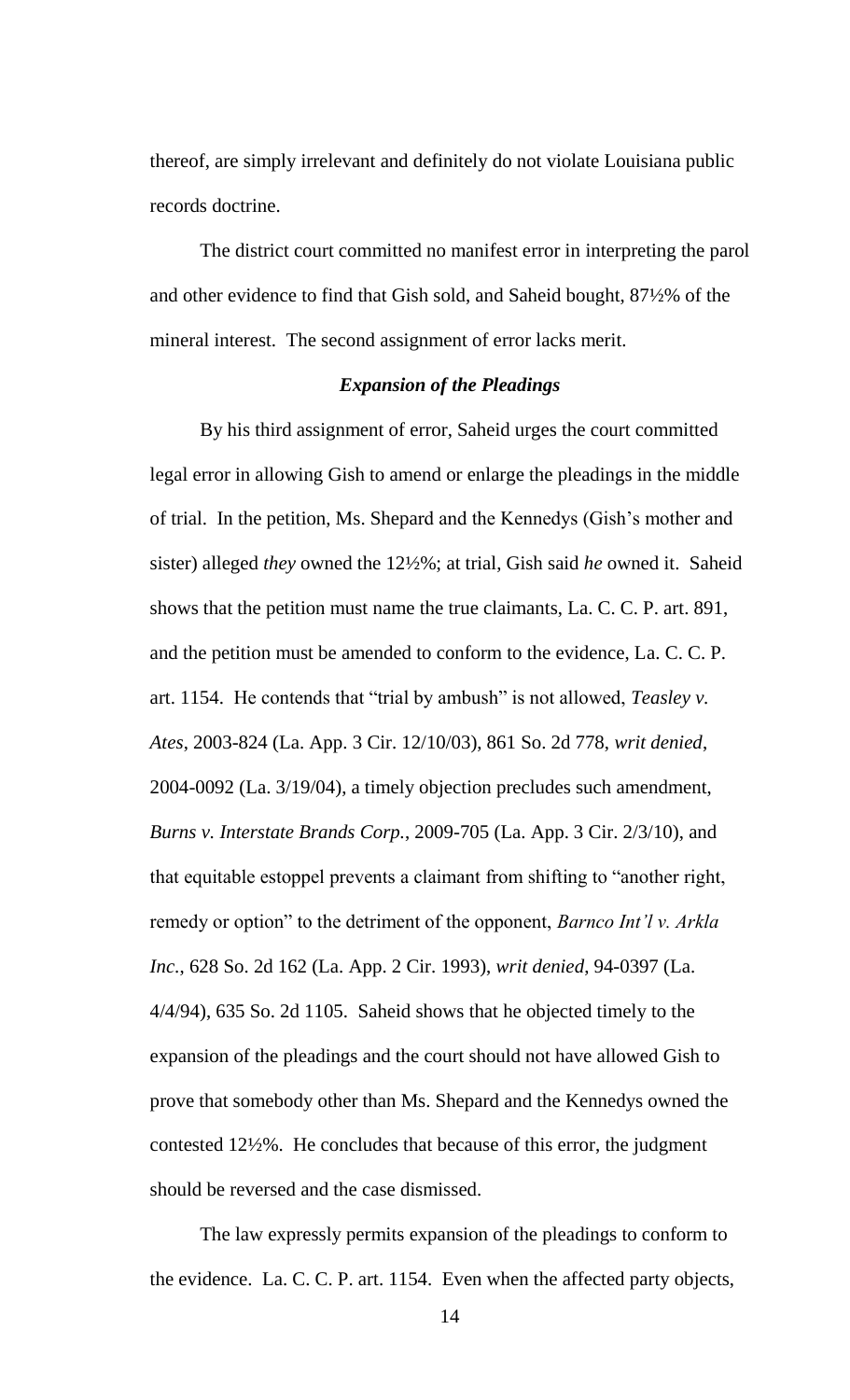the court may permit amendment if so doing aids the presentation of the evidence and does not prejudice the other party. *Brantley v. Kaler*, *supra*. Construction with other matters at trial, and fair notice, are key to allowing expansion. *Boudreaux v. Boudreaux*, *supra*.

On this record, we find no abuse of the district court's discretion. The issue of the 12½% mineral interest was alleged in the petition and in every subsequent pleadings and hearing. There was never any attempt to claim a different right, remedy or option, as criticized in *Barnco Int'l v. Arkla Inc.*, supra. It is disingenuous for Saheid to contend that he was surprised or "ambushed" by Gish's position at trial. In addition, there is no showing that Saheid was prejudiced by the expanded pleadings. He offered the testimony of an expert, Huguet, who found no separate mineral interest in the public records; this defense would be exactly the same whether the interests were claimed by Gish, his sister, his mother or the family trust. Finally, Huguet admitted that as full owner, Gish could sell whatever portion he desired; to deny expansion of the pleadings would effectively block him from asserting his interest. The third assignment of error lacks merit.

# *No Right of Action*

By his fourth assignment of error, Saheid urges the court committed legal error in denying his exception of no right of action, as Gish had no right to pursue claims that belonged to the Kennedys, parties who were dismissed. The argument mirrors that in the third assignment, adding that evidence is admissible on trial of the exception of no right of action, La. C. C. P. art. 931, and once the Kennedys were dismissed, the evidence showed that only Ms. Shepard had any interest. From this, Saheid submits